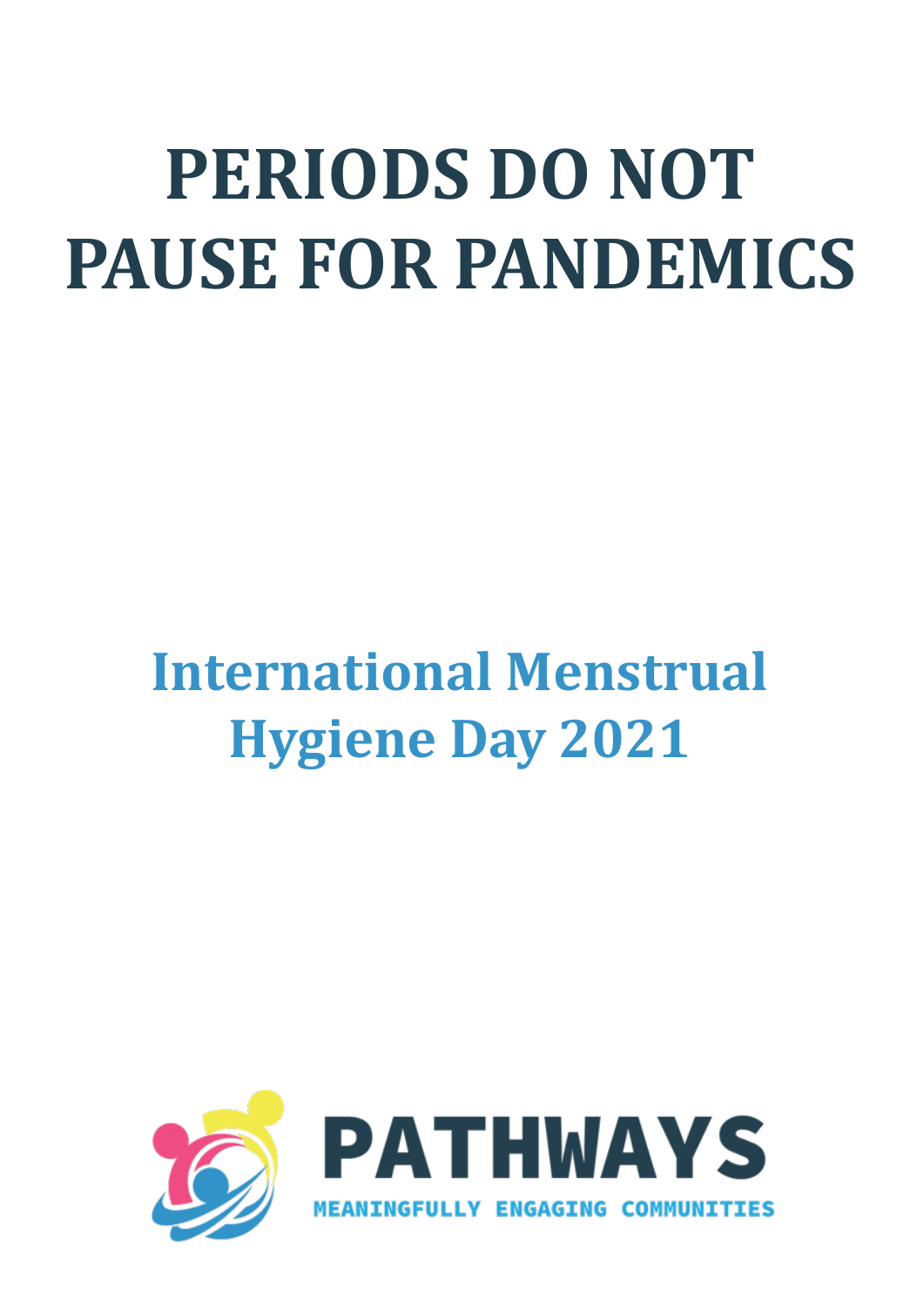

Menstrual Hygiene Day also known as MH Day is an international and annual awareness day held every year to highlight the importance of proper Menstrual Hygiene Management (MHM). The theme of Menstrual Hygiene Day 2021 was "**Action and Investment in Menstrual Hygiene and Health.**" MH Day is observed on 28th of May because menstrual cycles average **28** days in length and people menstruate for an average of �ive days every month. (May is the **�ifth** month of the year). This year, Pathways Policy Institute in conjunction with Drawing Dreams Initiative held two events to mark **#MHDay2021.**



The discussions during the events were organized to focus on the following thematic areas: Menstrual Health, Reproductive Health and Life Skills and Career Choices. The objectives of these activities were to educate participants on Menstrual Hygiene Management (MHM), to disseminate Sexual and Reproductive Health Rights (SRHR) information to the girls and boys and to distribute sanitary towels. This is cognizant to the fact that most of the pupils/students in the two institutions come from the informal settlements close by and they face various challenges such as inadequate access to sanitation facilities, broken families, child marriage, sexual violence, violations of bodily autonomy and period poverty.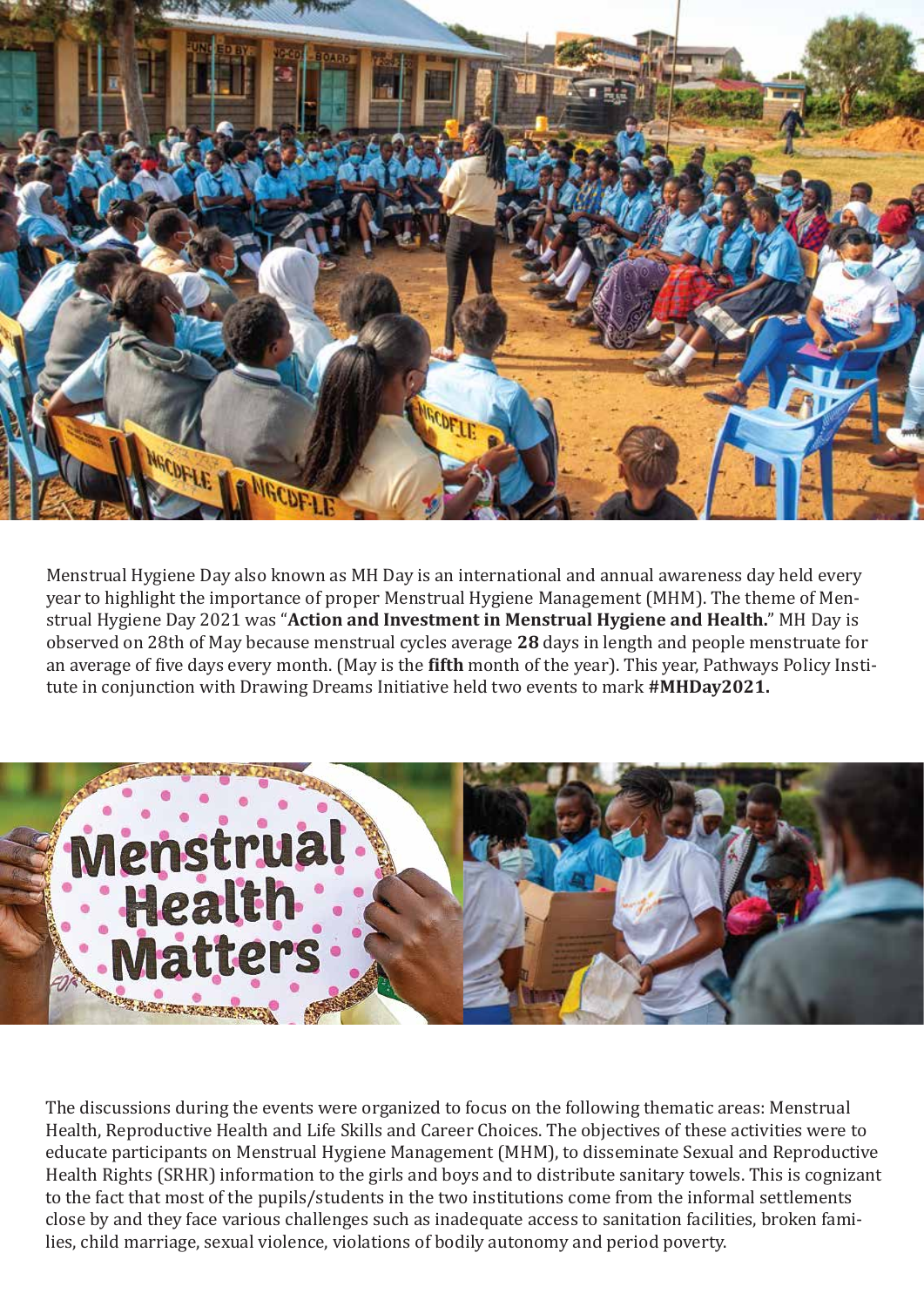

In commemoration of Menstrual Hygiene Day 2021, Pathways Policy Institute in conjunction with Drawing Dreams Initiative held two pad drives in **St. Louis Primary school** on 26th May 2021 and at **Likii Secondary School** on 28th May 2021, in Laikipia County. These two pad drives were not only held because it is normal to do so on the 28th of May every year but took place strategically to break the taboos surrounding the inclusion of the boy child in the menstruation conversations in schools. In addition, to share accurate information on the importance of good Menstrual Hygiene Management from the most formative stage of young people's lives, which is while they are still in school.



As a result, **150** girls were reached directly at Liiki Secondary School, **5** teenage mothers received **2**  kilograms of 'Unga wa Uji' each and **100** boys were mentored. At St Louis Primary School, **50** girls received pads and **100** boys were mentored. The engagements which involved students from different grades/classes and schools had one thing in common, inclusion of boys in the menstrual health and hygiene matters, which is still very low and, in some cases, nonexistent. It was very quickly noted that social norms imposed on boys and young men, are what make them shy from this conversation, those that were present for the talks in both schools after noticing how comfortable the male facilitators were with talking about menstrual hygiene, also very quickly got involved and were eager to learn and ask questions that they would normally shy away from asking. They too by the end of the talks shouted proudly that indeed periods do not pause for pandemics.